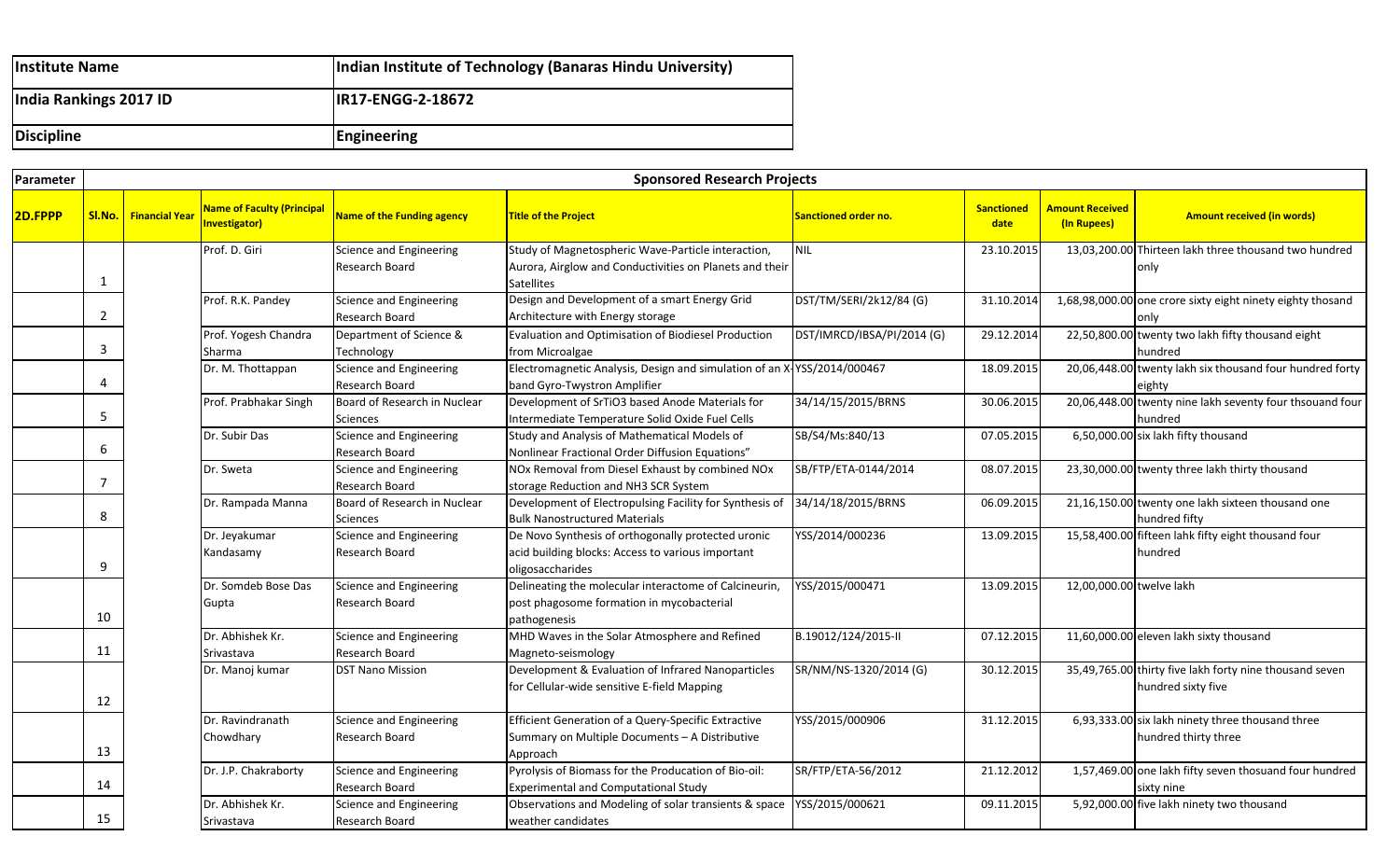| 16 |         | Dr. Rampada Manna       | Min. of Steel                                    | Advanced Research Centre for Iron & Steel (ARCIS)                                                                                         | 11(10/SDF/2012-TW                       | 14.03.2016 | Nil NII                   |                                                                                 |
|----|---------|-------------------------|--------------------------------------------------|-------------------------------------------------------------------------------------------------------------------------------------------|-----------------------------------------|------------|---------------------------|---------------------------------------------------------------------------------|
| 17 |         | Prof. R.K. Mandal       | Min. of Railway                                  | Malaviya chair fo railway technology                                                                                                      | 2015/CE/-I/Innov./4/Mal.Ch.             | 02.06.2016 | 5,00,00,000.00 five crore |                                                                                 |
| 18 |         | Prof. S. Jit            | DeitY                                            | Special Manpower Development Programme for Chips<br>to system Design (SMDP-C2SD)                                                          | 9(1)/2014-MDD                           | 30.04.2015 |                           | 8,93,000.00 eight lakh ninety three thousand                                    |
| 19 |         | Prof. A.S.K. Sinha      | Ministry of Human Resource &<br>Development      | Centre for Energy and Resources Development                                                                                               | 5-1/2014-TS.VII                         | 07.08.2014 | 1,00,00,000.00 one crore  |                                                                                 |
|    |         | Dr. Neeraj Sharma       | Ministry of Human Resource &<br>Development      | National Initiative for settping up of Design Innovation<br>Centre, BHU & IIT(BHU)                                                        | 17-8/2014-PN-I                          | 23.03.2015 |                           | 1,28,50,000.00 one crore twenty eight lakh fifty thosuand                       |
| 21 |         | Dr. N.S. Rajput         | IBM, Hry.                                        | Swachh Bharat (clean India) App (SBA                                                                                                      | e-mail                                  | 14.07.2015 |                           | 6,35,000.00 six lakh thirty five thousand                                       |
| 22 |         | Prof. Santosh Kumar     | Ministry of Human Resource &<br>Development      | Pandit Madan Mohan Malaviya National Mission on<br><b>Teachers and Teaching</b>                                                           | 3-16/2015-PN.II                         | 10.12.2015 |                           | 2,69,00,000.00 two crore sixty nine lakh                                        |
| 23 |         | Dr. (Ms.) Chandana Rath | <b>University Grants Commission</b>              | Cation distribution in A and B sites of Fe substituted<br>CoCr2O4 multiferroic by EXAFS                                                   | CSR/Acctts/2015-16/71                   | 29.04.2015 |                           | 45,000.00 forty five thousand                                                   |
| 24 |         | Dr. Subir Das           | Board of Reseach in Nuclear<br>Science           | Fractional Calculus approached for Two Dimensional<br>Ground Water Contamination in Unsaturated Porous<br>Media                           | 2013/36/48-BRNS/11329                   | 10.12.2015 |                           | 7,86,625.00 seven lakh eighty six thosuand six hundred<br>twenty five           |
| 25 |         | Prof. Devender Kumar    | Council of Scientific & Industrial<br>Research   | Exploring the Effect of Processing Parameters on the<br>Corrosion Behavior of Iron-Alumina/Zirconia Metal<br>Matrix Nanocomposites (MMNC) | 22(0616)/13/EMR-II                      | 26.02.2013 |                           | <b>NIL</b>                                                                      |
| 26 |         | Dr. Pradeep Srivastava  | Defence Research and<br>Development Organization | Development and evaluation of an innovative poly<br>herbal Bi layer wound dressing material                                               | DLS/RD-81/48222/LSRB-275                | 16.01.2014 |                           | 2,74,844.00 two lakh seventy four thousand eighty<br>hundred forty four         |
| 27 | 2015-16 | Prof. P.K. Jain         | Defence Research and<br>Development Organization | Analysis, Design and Simulation of an S Band MILO                                                                                         | ERIP/ER/1203045/M/01/1469               | 30.05.2013 |                           | 11,35,399.00 eleven lakh thirty five thousand three<br>hundred ninety nine only |
| 28 |         | Dr. Hiralal Pramanik    | Science and Engineering<br>Research Board        | Development of Air Breathing Microfluidic Fuel Cell for<br>the Direct Use of Ethanol as fuel for Power Generation                         | SB/FTP/ETA-373/2012                     | 04.06.2013 | 2,00,000.00 two lakh      |                                                                                 |
| 29 |         | Prof. S.N. Upadhyay     | Department of Atomic Energy                      | DAE-Raja Ramanna Fellow                                                                                                                   | 10/10/2013/RRF-R&D-II/10765             | 10.08.2015 |                           | 4,58,786.00 four lakh fifty eight thousand seven hundred<br>eighty six          |
| 30 |         | Dr. S.K. Singh          | Department of Science &<br>Technology            | DST/INSPIRE Faculty Award (IFA-12-PH-21)                                                                                                  | DST/INSPIRE Faculty<br>Award/2012       | 26.02.2013 |                           | 14,17,548.00 fourteen lakh seventeen thousand five<br>hundred fourty eight      |
| 31 |         | Dr. Sunil Kumar Mishra  | Department of Science &<br>Technology            | IFA-12-Ph-22 DST/INSPIRE FACULTY Award/2012<br><b>INPIRE FACULTY AWARD</b>                                                                | DST/INSPIRE Faculty<br>Award/2014/PH-22 | 26.12.2014 |                           | 16,91,680.00 sixteen lakh ninety one thousand six<br>hundred eighty             |
| 32 |         | Prof. Prabhakar Singh   | Defence Research and<br>Development Organization | Development of new Electrolyte materials with<br>optimized                                                                                | DNRD/05/4003/NRB/293                    | 11.08.2014 |                           | 7,10,000.00 seven lakh ten thousand                                             |
| 33 |         | Prof. Prabhakar Singh   | Council of Scientific & Industrial<br>Research   | Dynamic of Ions in Tellurite Glasses of Variable<br>Composition                                                                           | 03(1300)/13/EMR-II                      | 04.10.2013 |                           | 3,34,675.00 three lakh thirty four thousand six hundred<br>seventy five         |
| 34 |         | Prof. Sandeep Kumar     |                                                  | Bhabha Atomic Research Centre Study of Tool Wear in Diamond Turn Mechining &<br><b>Micro Machining Process</b>                            | BARC/Accts/Works/MoU/347/2<br>013/436   | 29.04.2013 |                           | 2,40,580.00 two lakh fourty thosuand five hundred<br>eighty                     |
| 35 |         | Prof Santosh Kumar      | Defence Research and<br>Development Laboratory   | Development of Sheet Hydro-forming Process for<br>missile Components                                                                      | DRDL/24/08P/12/0450/41775               | 13.02.2013 |                           | 3,19,978.00 three lakh nineteen thousand nine hundred<br>seventy eighty         |
| 36 |         | Prof. Pralay Maiti      | Council of Scientific & Industrial<br>Research   | Synthesis and Characterization of Novel Segmented<br>Polyurethane-Graphene Nanocomposites for<br><b>Biomedical Applications</b>           | 02(0074)/EMR-II                         | 31.10.2012 |                           | 1,58,800.00 one lakh fifty eight thousand eighty hundred                        |

19

 $\frac{20}{21}$ 

22

23

24

25

26

27

28

29

30

31

32

33

34

35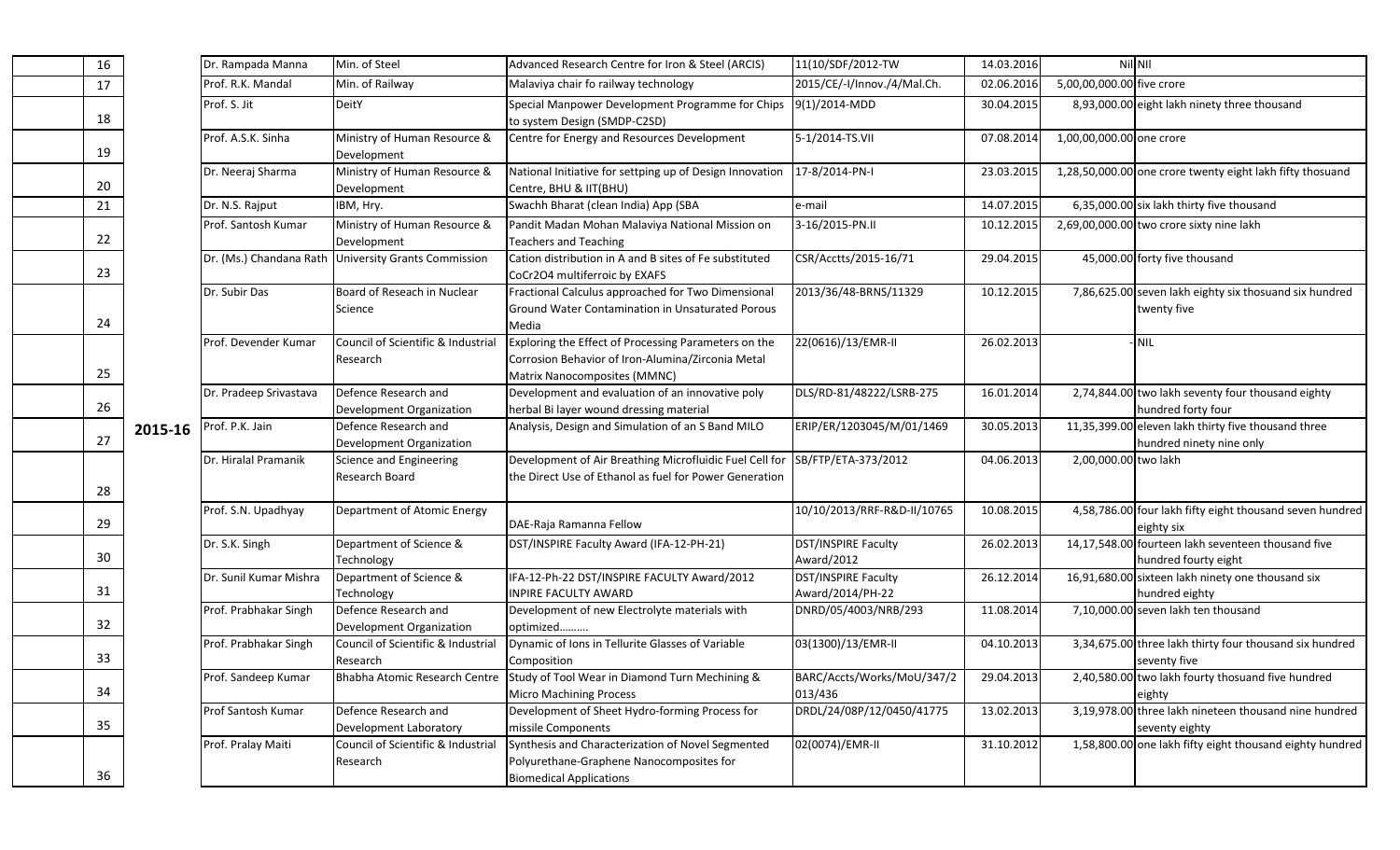| Dr. Sanjeev Kr. Mahto          | Defence Research and                                          | Development of Microfluidic tools for neuromuscular                                                                                                         | DST/INSPIRE Faculty                                                | 01.07.2014 |                      | 5,25,502.00 five lakh twenty five thousand five hundred                      |
|--------------------------------|---------------------------------------------------------------|-------------------------------------------------------------------------------------------------------------------------------------------------------------|--------------------------------------------------------------------|------------|----------------------|------------------------------------------------------------------------------|
|                                | Development Organization                                      | synatogenesis and nanotoxicological studies                                                                                                                 | Award/2013/DST/INSPIRE/04/20                                       |            |                      | two                                                                          |
|                                |                                                               |                                                                                                                                                             | 13/000836                                                          |            |                      |                                                                              |
| Ms. Neha Srivastava            | Department of Science &                                       | Development of technology for the generation of                                                                                                             | SEED/DISHA/WOSB/047/2012/C                                         | 19.05.2014 | 6,00,000.00 six lakh |                                                                              |
|                                | Technology                                                    | biological hydrogen: a second generation fuel                                                                                                               |                                                                    |            |                      |                                                                              |
| Dr. Mohd. Zaheer khan          | Science and Engineering                                       | Assessment of residual stress upon friction stir welding SB/S3/MMER/0062/2013                                                                               |                                                                    | 17.02.2014 |                      | -Inii                                                                        |
| Yusufzai                       | Research Board                                                | of steel                                                                                                                                                    |                                                                    |            |                      |                                                                              |
| Dr. Pradyumna Ghosh            | Board of Research in Nuclear<br>Sciences                      | Quenching behavior of dry heated ord with nanofluid                                                                                                         | 2013/36/73-BRNS/2416                                               | 29.11.2013 |                      | - NIL                                                                        |
| Dr. Swasti Mishra              | Department of Science &<br>Technology                         | Cognitive Linguistic study of perception verbs in Hindi<br>and English: In the context of machine translation                                               | SR/CSRI/PDF-17/2013                                                | 29.08.2014 |                      | 6,50,000.00 six lakh fifty thousand                                          |
| Dr. Prasant Shukla             | Board of Research in Nuclear<br>Sciences                      | Design of High Temperature Facility for Graphite Dust<br>Formation and Transport.                                                                           | 2013/36/67-BRNS/0577                                               | 10.06.2014 |                      | - NIL                                                                        |
| Dr. Manoj kumar                | Department of Science &<br>Technology                         | Development & evaluation of nanocarrier for enhanced SR/NM/NS-1320/2014 (G)<br>anti-microbai activity of anacrdic acid against human<br>and plant pathogens |                                                                    | 30.12.2015 |                      | 35,49,765.00 thirty fiv lakh forty nine thousand seven<br>hundred sixty five |
| Dr. S.K. Shukla                | Department of Science &<br>Technology                         | Centre for Energy and Resources Development                                                                                                                 | 5-5/2014-T.S.-VII                                                  | 14.09.2014 |                      | 1,50,00,000.00 one crore fifty lakh only                                     |
| Dr. S.K. Singh                 | Department of Biotechnology                                   | Design and Synthesis of novel Matrix Metallo<br>Proteinase (MMP-2 & 9) Inhibitors as therapeutic<br>agents for Alzheimer's Disease                          | BT/PR96214/MED/30/1253/201<br>13                                   | 29.11.2014 |                      | - NIL                                                                        |
| Dr. Rajesh Kr. Pandey          | Science and Engineering<br><b>Research Board</b>              | Wavelets and operational matrix based techniques for<br>integral and differential equations                                                                 | IITDMJ/DR(F&A)/2014-15/02                                          | 11.02.2015 |                      | - NIL                                                                        |
| Dr. Neha Agnihotri             | Department of Science &<br>Technology                         | <b>INSPIRE Faculty Award</b>                                                                                                                                | DST/INSPIRE/Faculty<br>Award//2014/DST/INSPIRE/04/2<br>014/0011437 | 12.01.2015 |                      | 19,00,000.00 nineteen lakh                                                   |
| Dr. Chandana Rath              | <b>University Grants Commission</b>                           | Neutron Diffraction Studies on Nanoparticles of Cobalt<br>Chromite by A/B Site Mixing                                                                       | UDCSR/AO/MUM/CRS-M-<br>202/2015/633                                | 16.02.2015 |                      | 8,710.00 eight thousand seven hundred ten                                    |
| Prof. Santosh Kumar            | Science and Engineering<br>Research Board                     | Design Development and Fabrication of an Incremental<br>Sheet Hydro forming Machine Setup                                                                   | SB/S3/MMER/0068/2014                                               | 12.12.2014 |                      | NIL                                                                          |
| Dr. G.S. Mahobia               | <b>Gas Turbine Research</b><br>Establishment (GTRE), Banglore | Effects of Mean Stess on High Cycle Fatigue Properties<br>of GTM-SU-T 18 Alloy                                                                              | GTRE/MMG/BMRI/1335/13/CAR<br>S/A/13                                | 01.01.2014 |                      | 16,65,638.00 sixteen lakh sixty five thousand six hundred<br>thirty eighty   |
| Prof. D. Pandey                | Science and Engineering<br>Research Board                     | J.C. Bose Fellowship                                                                                                                                        | SR/S2/JCB-24/2012                                                  | 08.08.2012 |                      | 13,60,000.00 thirteen lakh sixty thousand                                    |
| Dr. Shailendra Kumar<br>Shukla | <b>University Grants Commission</b>                           | Development of Improved Wood cook stoves for Rural<br>India and some quantification of carbon savings                                                       | 39-904/2010(SR)                                                    | Nil        |                      | 18,000.00 eighteen thousand                                                  |
| Prof. M. A. Quraishi           | <b>University Grants Commission</b>                           | Microwave assisted of heterocyclic compounds and<br>their application in inhibition of metallic corrosion.                                                  | 40-101/2011(SR)                                                    | 04.07.2011 |                      | 3,91,000.00 three lakh ninety one thousand                                   |
| Dr. Sudarshan Singh            | <b>University Grants Commission</b>                           | Improved operation of distribution Networks<br>incorporating Load Models                                                                                    | 41-294/2012(SR)                                                    | 13.07.2012 | 0.00 nil             |                                                                              |
| Dr. Chandana Rath              | <b>University Grants Commission</b>                           | Growth of Nanowires/Nandtubes of Trasition Metal<br>doped TiO2 structure properties & Photocatalyic<br>application.                                         | 41-1292/2012(SR)                                                   | 26.07.2012 |                      | 2,24,000.00 two lakh twenty four thousand                                    |

38

39

40

41

42

43

44

45

46

47

48

49

50

51

52

53

54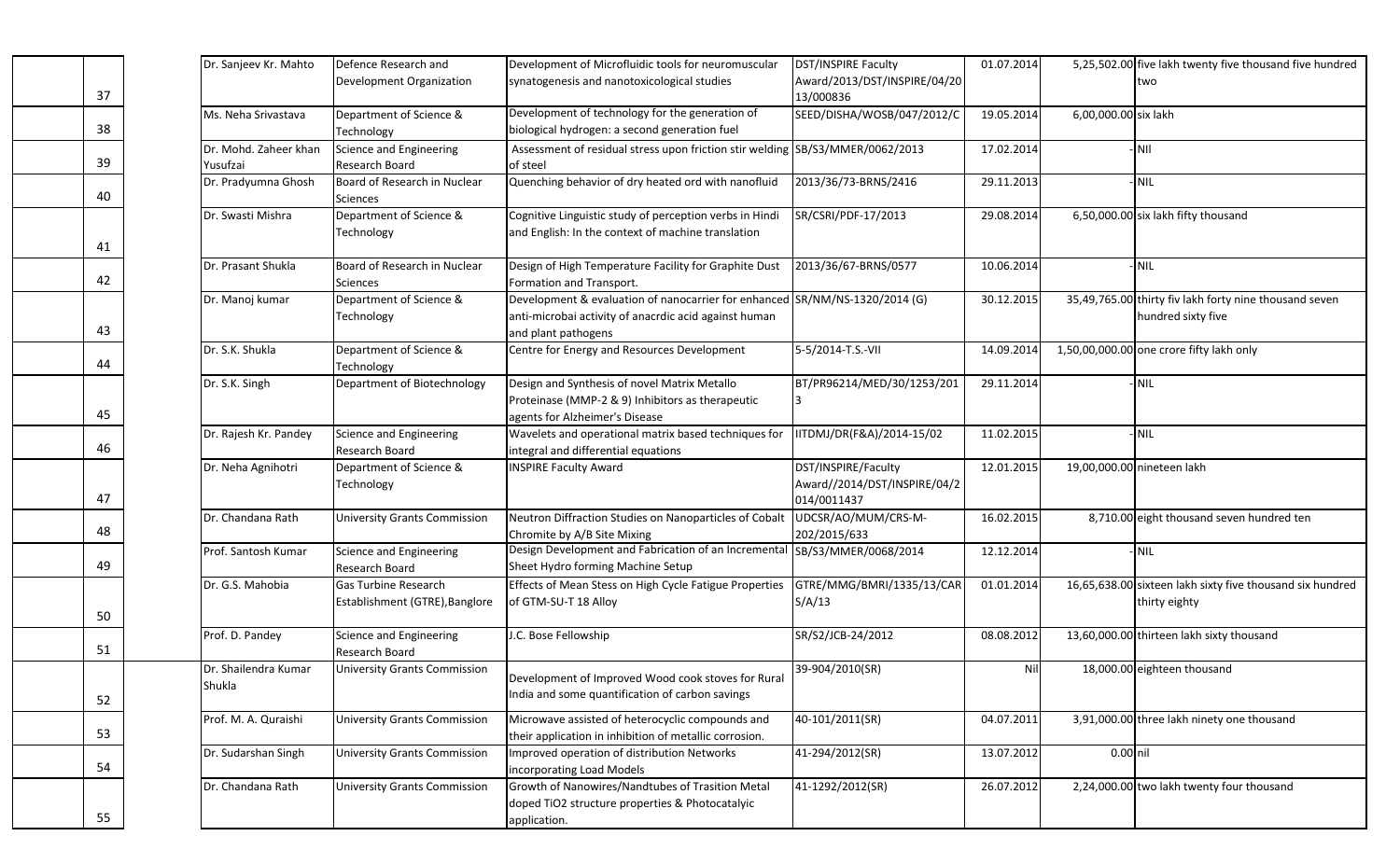| Prof. P. C. Pandey                | Department of Science &<br>Technology          | Development sensor.                                                                                                                                                                                                                  | IDP/5m/80/05/T.C.          | 30.03.2006 |                       | 19,000.00 nine thousand                     |
|-----------------------------------|------------------------------------------------|--------------------------------------------------------------------------------------------------------------------------------------------------------------------------------------------------------------------------------------|----------------------------|------------|-----------------------|---------------------------------------------|
| Dr. P.K.Jain                      | Department of Science &<br>Technology          | Design and development of 42Ghz 200 KW Gyrotron.                                                                                                                                                                                     | DST/TSF/GYRO/2005          | 31.03.2006 |                       | 4,000.00 four thousand                      |
| Dr. Ram Prasad                    | Department of Science &<br>Technology          | Development ofexhaust.                                                                                                                                                                                                               | SR/S3/ME/027/T.C.          | 27.08.2007 |                       | 92,000.00 ninety two thousand               |
| Dr. Om Prakash                    | Department of Science &<br>Technology          | SynthesisITSOFC.                                                                                                                                                                                                                     | SR/S5/NM-13/07/T.C.        | 05.02.2008 | $0.00$ nil            |                                             |
| Dr. Vakil Singh                   | Department of Science &<br>Technology          | Effects of surface nanocrystallization on fatigue life of<br>aeronaut trical alloys.                                                                                                                                                 | SR/S3/ME/0046/2009-SERC    | 09.11.2010 | 1,00,000.00 one lakh  |                                             |
| Dr. Ram Prasad                    | Department of Science &<br>Technology          | Development of PGM-free DPF catalysts for<br>simulaneous control of Nox and diesel soot Emissions.                                                                                                                                   | SR/SB/CE/0063/2010(G)      | 10.11.2016 |                       | 84,000.00 eighty four thousand              |
| Dr. R. Manna                      | Department of Science &<br>Technology          | Developmentdeformations.                                                                                                                                                                                                             | SR/SB/ME/0009/2010(G)      | 14.07.2011 |                       | 6,50,000.00 six lakh fifty thousand         |
| Dr. N. K. Prasad                  | Department of Science &<br>Technology          | Developmentbioapplications.                                                                                                                                                                                                          | SR/S3/ME/0016/2010©        | 16.09.2011 | 4,00,000.00 four lakh |                                             |
| Dr. Sairam<br>Krishnamurthy       | Department of Biotechnology                    | Experimnetal and clinical basis of novel treatment<br>strategy using mitochondrial modulators in neonatal<br>anoxic injury.                                                                                                          | BT/PR3950/MED/97/19/2011   | 02.03.2012 |                       | 9,23,000.00 nine lakh twenty three thousand |
| Dr. Vinay Kumar Singh             | Department of Science &<br>Technology          | To develop Technology for low cost Manufacturing of<br>a series of Veneering Porcelain powders and Liquid<br>Products for Metal-Ceramic Frame Work used on Mass<br>scale in the dental field of Medical, Especially forRural<br>Area | DST/SSTP/UP/197/2012(G)    | 17.09.2012 |                       | 10,45,000.00 ten lakh fourty five thousand  |
| Dr. V. K. Srivastava              | Department of Science &<br>Technology          | Magnetrons sputteringproperties.                                                                                                                                                                                                     | DST/INT/AUS/49/2012 (G)    | 10.09.2012 | $0.00$ nil            |                                             |
| Prof. Rajeev Prakash              | Department of Science &<br>Technology          | DNA based molecular electronics                                                                                                                                                                                                      | BT/PR/5699/MED/32/239/2012 | 15.05.2013 | $0.00$ nil            |                                             |
| Dr. Akhoury Sudhir<br>Kumar Sinha | Oil and Natural Gas Corporation                | Large ScaleProduction.                                                                                                                                                                                                               | CHT/F/2914                 | 30.11.2011 |                       | 1,92,000.00 one lakh ninety two thousand    |
| Dr. S. Hemlata                    | Government of India                            | Standardization of Cryptocoryne spiralis (Retzius)<br>Fisch.ex. Wydler and Aconitum heterophyll Wall                                                                                                                                 | A.11019/22/2009/VMPB/15    | 06.11.2009 | $0.00$ nil            |                                             |
| Dr. Sandeep Chatterjee            | Council of Scientific & Industrial<br>Research | A Systematics investigations on the Transport &<br>Magnetic properties of Liv (Cv1-x Vx): A Change -over<br>from Multiferroic to Heavy fermion metallic State                                                                        | 03(1142)/09/EMR-II         | 12.11.2009 |                       | 8,000.00 eight thousand                     |
| Dr. Suprakash Gupta               | Council of Scientific & Industrial<br>Research | Development of a methodology for human error<br>classification analysis reduction to improve safety and<br>productivity for underground Coal Mines.                                                                                  | 22(0540/10/EMR-II          | 28.12.2010 |                       | 14,000.00 fourteen thousand                 |
| Dr.Y. C. Shrama                   | Council of Scientific & Industrial<br>Research | A low cost production of Methane from the By-Proudct 002/003/II/EMR-II<br>(Glycerol) and Wastewater Generated during synthesis<br>of Bio-diesel                                                                                      |                            | <b>NIL</b> | 0.00 nil              |                                             |
| Prof. Vakil Singh                 | Department of Atomic Energy                    | Evaluation of cyclic deformation behaviour of<br>structural materials materials for advance nuclear<br>reactor applications                                                                                                          | 2009/37/55/BRNS/3298       | 04.03.2010 | 0.00 nil              |                                             |

57

58

59

60

61

62

63

64

65

66

67

68

69

70

71

72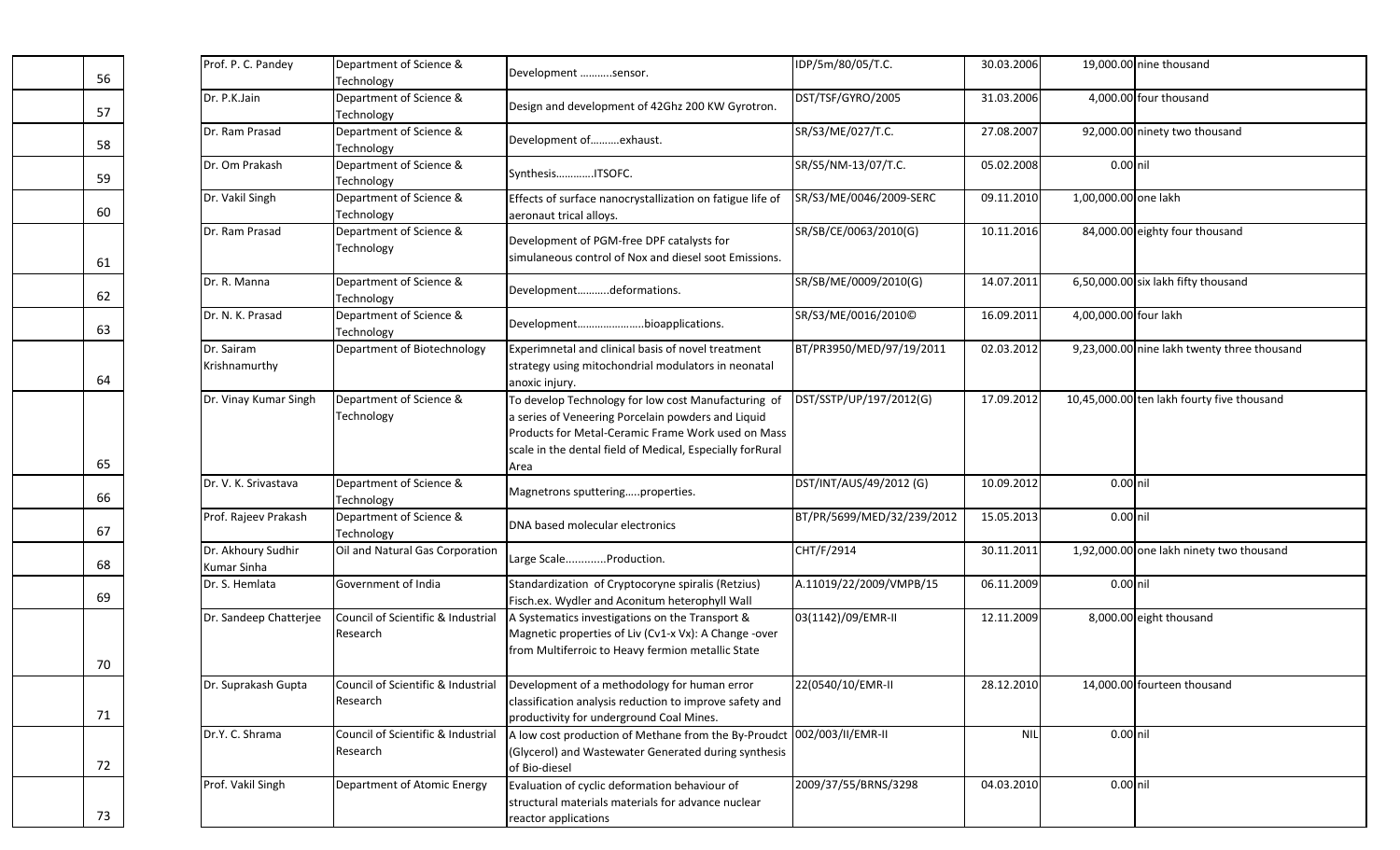| 74 |         | Dr. Dhananjai Pandey                           | Department of Atomic Energy           | Low Temperature magnetic transitions in disorders<br>BiFeO3.                                                                                                               | CSR-I/CRS-60/541              | 13.07.2011 | 0.00 nil              |                                                |
|----|---------|------------------------------------------------|---------------------------------------|----------------------------------------------------------------------------------------------------------------------------------------------------------------------------|-------------------------------|------------|-----------------------|------------------------------------------------|
| 75 |         | Dr. Saroja Kanta Panda                         | Department of Atomic Energy           | Study of Weibull stastical design criterion for nuclear<br>graphite components.                                                                                            | 2011/36/62-BRNS2662           | 03.02.2012 | 0.00 nil              |                                                |
| 76 |         | Dr. A.P. Harsha                                | Department of Atomic Energy           | Development of Tribological Test Method to Measure<br>Galling Resistance for Varous Metal Pairs under Dry,<br>Lubricated and Water Lubricated Environment.                 | 2012/36/06-BRNS               | 25.07.2012 |                       | 2,14,000.00 two lakh fourteen thousand         |
| 77 |         | Dr. Dhanesh Tiwari                             | Department of Atomic Energy           | Development of some organo functionalized<br>mesoporous silica adsorbents for removal of<br>radionuclides from aqueous waste                                               | 2012/36/20/BRNS/1587          | 01.10.2012 | 0.00 nil              |                                                |
| 78 |         | Dr. Vakil Singh                                | Ministry of Defence                   | ModificationInconel                                                                                                                                                        | DARO/08/106/1344/M/1          | 30.12.2005 |                       | 8,000.00 eight thousand                        |
| 79 |         | Dr. Abha Mishra                                | Ministry of Defence                   | Poly Lysine Production and its application for targeted<br>Drug Delivery.                                                                                                  | ERIP/ER/0902146/M/01/1177     | 06.10.2009 |                       | 1,30,000.00 one lakh thirty thousand           |
| 80 |         | Dr. Parthasarathi<br>Chakrabarti               | Ministry of Defence                   | Establishment of New National ME MS Design Centres.                                                                                                                        | ADA:FIN:NP-MASS: Fund-R/2010- | 15.06.2010 | 1,00,000.00 one lakh  |                                                |
| 81 |         | Prof. Y.C. Sharma                              | Ministry of Defence                   | Synthesis of Nano Structured Adsorbents and study of<br>their adsorption characteristics for the removal of<br>selected Metallic Pollutants from Water and Waster<br>Water | ERIP/ER/1003916/M/01/1352     | 05.03.2012 |                       | 8,78,000.00 eight lakh seventy eighty thousand |
| 82 |         | Dr. Shail Upadhyay                             | Ministry of Defence                   | Synthesis and Characterization of Nanosized Powders<br>of BaTi1-xSnxO3 for Multifunctional Applications.                                                                   | ERIP/ER/1000387/M/01/1418     | 04.05.2012 | 0.00 nil              |                                                |
| 83 |         | Dr. S. N. Updhyaye/Sri<br>R.S. Singh           | Indian Space Research<br>Organization | Investigations of Atmospheric Aerosols from Varanasi<br>from Varanasi in the Indo-Gangetic Plane                                                                           | SPL:GBP:ARFI:03               | 12.12.2007 | 0.00 nil              |                                                |
| 84 |         | Dr. Keshava Prasad Singh Indian Space Research | Organization                          | Study of Plasma Waves aurora and ion composition on<br>planets and their Satellites.                                                                                       | PRL/Accts/PB                  | 22.03.2011 | 0.00 nil              |                                                |
| 85 |         | Dr. Dananjai Pandey                            | Digital Imaging Technician (DIT)      | Development of optically active polymers for Data<br>storage application                                                                                                   | 1(2)/2007-M&C/T.C.            | 21.03.2007 | 0.00 nil              |                                                |
| 86 |         | Dr. R. K. Pandey                               | (CPRI), Bangalore                     | Central Power Research Institute Stabilization of AC/DC Network with unified power flow 3/1/R&R/RSOP/07<br>controller.                                                     |                               | 18.07.2007 | 0.00 nil              |                                                |
| 87 |         | Dr. Prabhakar Singh                            | Department of Science &<br>Technology | Preparation and characterization of Alkaline Earth Co-<br>doped Lanthanum Gallate for Intermediate<br>Temperature Solid Oxide Fuel Cell Eelectrolyte<br>materials.         | SR/FTP/ETA.0005/2010          | 30.08.2010 | 0.00 nil              |                                                |
| 88 |         | Dr. Meghansu Vashista                          | Department of Science &<br>Technology | AssessmentNoise Analysis.                                                                                                                                                  | SR/FTP/ETA-0025/2010          | 22.09.2010 | 0.00 nil              |                                                |
| 89 |         | Dr. Chandana Rath                              | Department of Science &<br>Technology | Size dependent electric, magnetic and magnelectric<br>coupling behaviour in chromite Spinels.                                                                              | SR/FTP/PS-70/2009(G)          | 06.07.2011 |                       | 34,000.00 thirty four thousand                 |
| 90 |         | Dr. P.C. Panday                                | Department of Science &<br>Technology | Analysis and applications of different quasi-periodic<br>photonic band gap structures of different materials and<br>grading profiles.                                      | SR/FTP/PS-24/2009(G)          | 06.07.2011 |                       | 3,000.00 three thousand                        |
| 91 | 2014-15 | Dr. Rajeev Prakash                             | Department of Science &<br>Technology | Development of Azidothy midline (Anti HIV<br>Drug)electrodes                                                                                                               | DST/TSG/PT/2009/104           | 22.07.2009 | 4,00,000.00 four lakh |                                                |

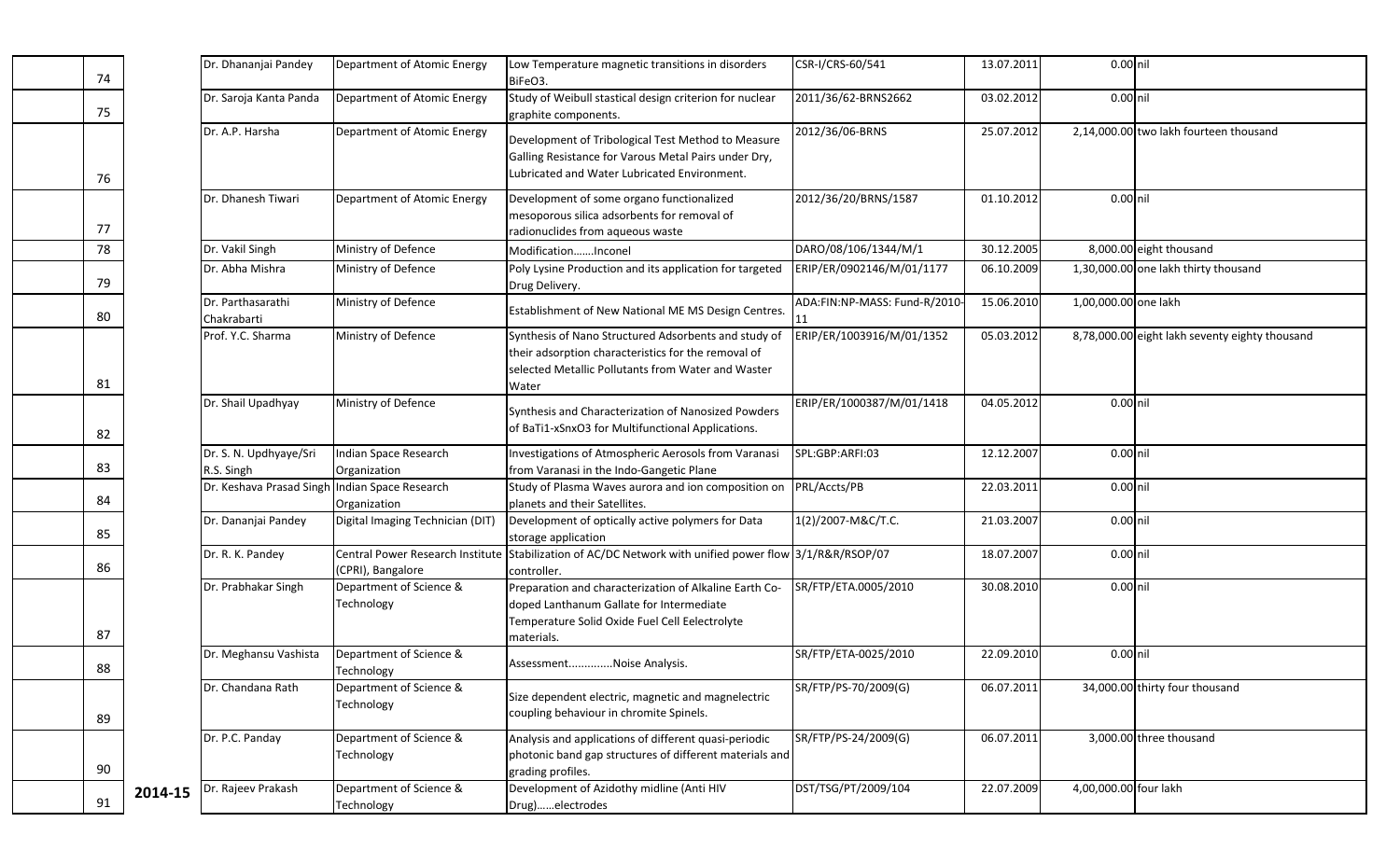|     | Dr. Devendra Kumar             | The Institute of Engineers,                           | Characterization of Doped Iron-Alumina                                                                                                    | R.6/2/DR/12-13                          | 20.07.2012 | 0.00 nil              |                                                    |
|-----|--------------------------------|-------------------------------------------------------|-------------------------------------------------------------------------------------------------------------------------------------------|-----------------------------------------|------------|-----------------------|----------------------------------------------------|
| 92  |                                | Kolkata                                               | Nanostructured Metal Matrix Composites(MMC).                                                                                              |                                         |            |                       |                                                    |
| 93  | Prof. A.K. Singh               | Defence Research and<br>Development Organization      | Development of Ferroelectric and rare earth manganite<br>based radar absorbing materials for stealth application                          | DLT/CT/P-326(STEP)                      | 17.05.2012 | 0.00 nil              |                                                    |
| 94  | Dr. Arnab Sarkar               | Department of Atomic Energy                           | Study on wind climarolory on slender structures using<br>weibull and generalized extreme value distriburion.                              | DAE/PAO/Bills/5114/2013/35              | 19.04.2013 | $0.00$ nil            |                                                    |
| 95  | Dr. Shailendra Kumar<br>Shukla | Council of Science & Technology,<br>Lucknow.          | Development and Dissemination of low carbon<br>Technologies and Energy conservation Techniquest for<br>Rural and Urbancommunities.        | CST/D/1696                              | 19.09.2012 | 0.00 nil              |                                                    |
| 96  | Dr. Vikas Kumar                | Willmar Schwabe<br>Pharmaceutical, Germany            | Anxiolytic Activity of Silexan and neuropharmacological NIL<br>characterization of WS-1375.                                               |                                         | 15.02.2011 |                       | 1,06,000.00 one lakh six thousand                  |
| 97  | Dr. Chandan Upadhyay           | Defence laboratory, Jodhpur                           | Synthesis of Ni-Zn, Co-2n and Ni-Co-Zn Ferrites and<br>studies effect of shape size and composition of their<br>MW properties.            | DLJ/TC/1025/I                           | 11.06.08   | 0.00 nil              |                                                    |
| 98  | Dr. S. P. Singh                | Central Power Research Institute<br>(CPRI), Bangalore | Improved operation of distribution Networks<br>incorporating Load Models                                                                  | 3/3/R&D/Grants/2012                     | 18.04.2012 |                       | 10,70,000.00 ten lakh seventy thousand             |
| 99  | Prof. Devender Kumar           | Council of Scientific & Industrial<br>Research        | Exploring the Effect of Processing Parameters on the<br>Corrosion Behavior of Iron-Alumina/Zirconia Metal<br>Matrix Nanocomposites (MMNC) | 22(0616)/13/EMR-II                      | 26.02.2013 |                       | 60,17,000.00 sixty lakh seventeen thousand         |
| 100 | Dr. Pradeep Srivastava         | <b>DRDO</b>                                           | Development and evaluation of an innovative poly<br>herbal Bi layer wound dressing material                                               | DLS/RD-81/48222/LSRB-275                | 16.01.2014 |                       | 2,74,000.00 two lakh seventy four thousand         |
| 101 | Prof. P.K. Jain                | Defence Research and<br>Development Organization      | Analysis, Design and Simulation of an S Band MILO                                                                                         | ERIP/ER/1203045/M/01/1469               | 30.05.2013 |                       | 1043000.00 ten lakh fourty three thousand          |
| 102 | Dr. Hiralal Pramanik           | Science and Engineering<br>Research Board             | Development of Air Breathing Microfluidic Fuel Cell for<br>the Direct Use of Ethanol as fuel for Power Generation                         |                                         | 04.06.2013 |                       | 4600000.00 fourty six lakh                         |
| 103 | Prof. S.N. Upadhyay            | Department of Atomic Energy                           | DAE-Raja Ramanna Fellow                                                                                                                   | 10/10/2013/RRF-R&D-II/10765             | 10.08.2015 | 6000000.00 sixty lakh |                                                    |
| 104 | Dr. S.K. Singh                 | Department of Science &<br>Technology                 | DST/INSPIRE Faculty Award (IFA-12-PH-21)                                                                                                  | DST/INSPIRE Faculty<br>Award/2012       | 26.02.2013 |                       | 1900000.00 nineteen lakh                           |
| 105 | Dr. Sunil Kumar Mishra         | Department of Science &<br>Technology                 | IFA-12-Ph-22 DST/INSPIRE FACULTY Award/2012<br>INPIRE FACULTY AWARD                                                                       | DST/INSPIRE Faculty<br>Award/2014/PH-22 | 26.12.2014 |                       | 1691000.00 sixteen lakh ninety one thousand        |
| 106 | Prof. Prabhakar Singh          | Defence Research and<br>Development Organization      | Development of new Electrolyte materials with<br>optimized                                                                                | DNRD/05/4003/NRB/293                    | 11.08.2014 |                       | 2315000.00 twenty three lakh fifteen thousand      |
| 107 | Prof. Prabhakar Singh          | Council of Scientific & Industrial<br>Research        | Dynamic of Ions in Tellurite Glasses of Variable<br>Composition                                                                           | 03(1300)/13/EMR-II                      | 04.10.2013 |                       | 3346000.00 thirty three lakh fourty six lakh       |
| 108 | Prof. Sandeep Kumar            | Bhabha Atomic Research Centre                         | Study of Tool Wear in Diamond Turn Mechining &<br><b>Micro Machining Process</b>                                                          | BARC/Accts/Works/MoU/347/2<br>013/436   | 29.04.2013 |                       | 9623000.00 ninety six lakh twenty three lakh       |
| 109 | Prof Santosh Kumar             | Defence Research and<br>Development Laboratory        | Development of Sheet Hydro-forming Process for<br>missile Components                                                                      | DRDL/24/08P/12/0450/41775               | 13.02.2013 |                       | 3199000.00 thirty one thousand ninty nine thousand |
| 110 | Prof. Pralay Maiti             | Council of Scientific & Industrial<br>Research        | Synthesis and Characterization of Novel Segmented<br>Polyurethane-Graphene Nanocomposites for<br><b>Biomedical Applications</b>           | 02(0074)/EMR-II                         | 31.10.2012 |                       | 2912000.00 twenty nine lakh twelve thousand        |

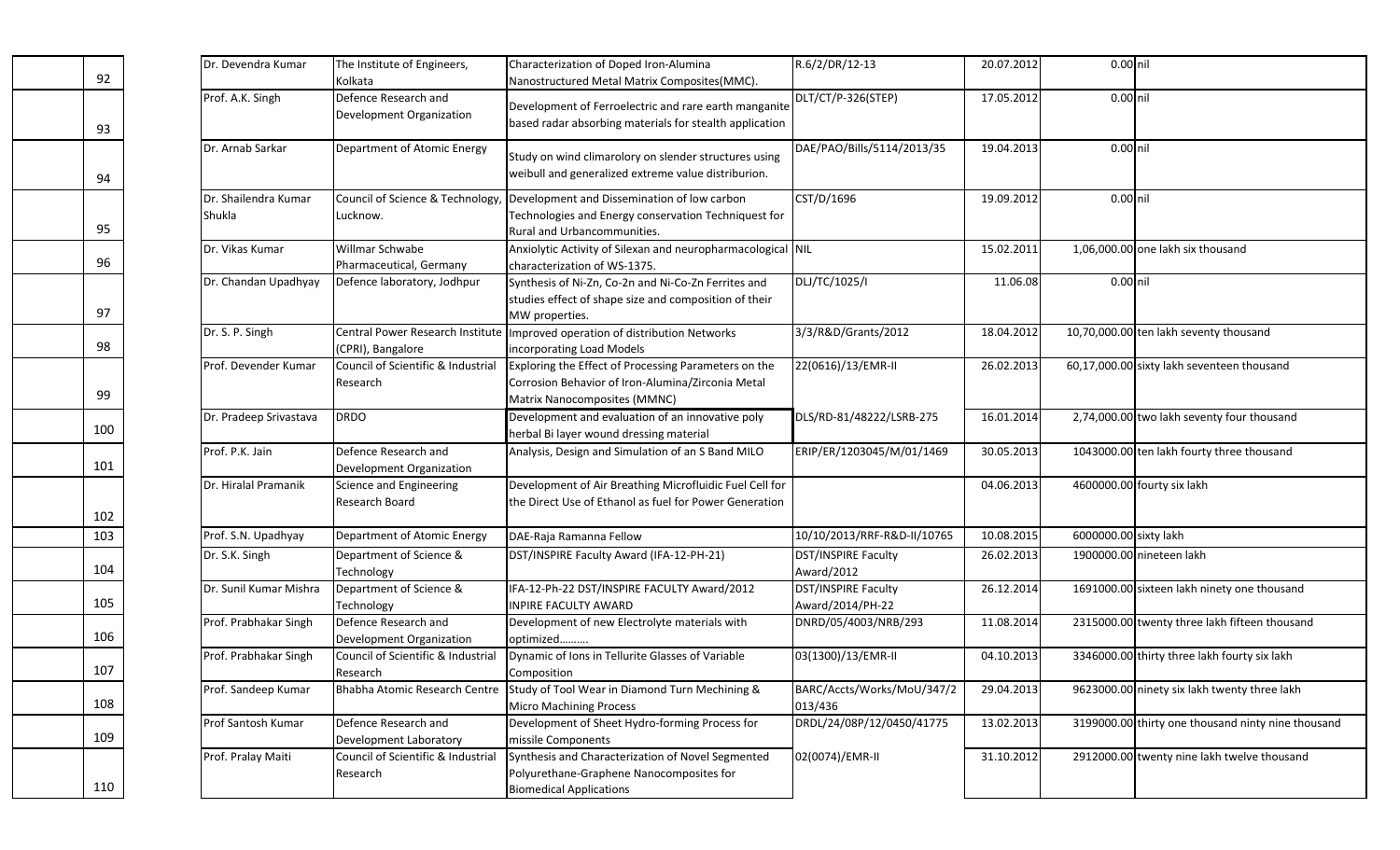|     | Dr. Sanjeev Kr. Mahto | Defence Research and                | Development of Microfluidic tools for neuromuscular                           | DST/INSPIRE Faculty                         | 01.07.2014 | 700000.00 seven lakh  |                                                      |
|-----|-----------------------|-------------------------------------|-------------------------------------------------------------------------------|---------------------------------------------|------------|-----------------------|------------------------------------------------------|
|     |                       | Development Organization            | synatogenesis and nanotoxicological studies                                   | Award/2013/DST/INSPIRE/04/20                |            |                       |                                                      |
| 111 |                       |                                     |                                                                               | 13/000836                                   |            |                       |                                                      |
|     | Ms. Neha Srivastava   | Department of Science &             | Development of technology for the generation of                               | SEED/DISHA/WOSB/047/2012/C                  | 19.05.2014 |                       | 499000.00 four lakh ninty nine lakh                  |
| 112 |                       | Technology                          | biological hydrogen: a second generation fuel                                 |                                             |            |                       |                                                      |
|     | Dr. Mohd. Zaheer khan | Science and Engineering             | Assessment of residual stress upon friction stir welding SB/S3/MMER/0062/2013 |                                             | 17.02.2014 |                       | 3850000.00 thirty eighty lakh fifty thousand         |
| 113 | Yusufzai              | Research Board                      | of steel                                                                      |                                             |            |                       |                                                      |
|     | Dr. Pradyumna Ghosh   | Board of Research in Nuclear        | Quenching behavior of dry heated ord with nanofluid                           | 2013/36/73-BRNS/2416                        | 29.11.2013 |                       | 1410000.00 fourteen lakh ten thousand                |
| 114 |                       | <b>Sciences</b>                     |                                                                               |                                             |            |                       |                                                      |
|     | Dr. Swasti Mishra     | Department of Science &             | Cognitive Linguistic study of perception verbs in Hindi                       | SR/CSRI/PDF-17/2013                         | 29.08.2014 |                       | 6820000.00 sixty eight lakh twenty thousand          |
|     |                       | Technology                          | and English: In the context of machine translation                            |                                             |            |                       |                                                      |
| 115 |                       |                                     |                                                                               |                                             |            |                       |                                                      |
|     | Dr. Prasant Shukla    | Board of Research in Nuclear        | Design of High Temperature Facility for Graphite Dust                         | 2013/36/67-BRNS/0577                        | 10.06.2014 |                       | 4667000.00 fourty six lakh sixty seven lakh          |
| 116 |                       | <b>Sciences</b>                     | Formation and Transport.                                                      |                                             |            |                       |                                                      |
|     | Dr. Manoj kumar       | Department of Science &             | Development & evaluation of nanocarrier for enhanced SR/NM/NS-1320/2014 (G)   |                                             | 30.12.2015 |                       | 2865000 twenty eight lakh sixty five lakh            |
|     |                       | Technology                          | anti-microbai activity of anacrdic acid against human                         |                                             |            |                       |                                                      |
| 117 |                       |                                     | and plant pathogens                                                           |                                             |            |                       |                                                      |
|     | Dr. S.K. Shukla       | Department of Science &             | Centre for Energy and Resources Development                                   | 5-5/2014-T.S.-VII                           | 14.09.2014 | 10000000.00 one crore |                                                      |
| 118 |                       | Technology                          |                                                                               |                                             |            |                       |                                                      |
|     | Prof. A.S.K.Sinha     | Department of Science &             | FIST Programme under the Head, Department of                                  | SR/FST//ETI-358/2013(G)                     | 28.10.2014 |                       | 20400000.00 two crore four lakh                      |
| 119 |                       | Technology                          | Chemical Engineering, IIT(BHU)                                                |                                             |            |                       |                                                      |
|     | Prof. D. Pandey       | Science and Engineering             | J.C. Bose Fellowship                                                          | SR/S2/JCB-24/2012                           | 08.08.2012 |                       | 2160000.00 twenty one lakh sixty thousand            |
| 120 |                       | Research Board                      |                                                                               |                                             |            |                       |                                                      |
|     | Dr. S.K. Singh        | Department of Biotechnology         | Design and Synthesis of novel Matrix Metallo                                  | BT/PR96214/MED/30/1253/201                  | 29.11.2014 |                       | 4934000.00 fourty nine thousand thirty four thousand |
| 121 |                       |                                     | Proteinase (MMP-2 & 9) Inhibitors as therapeutic                              |                                             |            |                       |                                                      |
|     |                       |                                     | agents for Alzheimer's Disease                                                |                                             |            |                       |                                                      |
| 122 | Dr. Rajesh Kr. Pandey | Science and Engineering             | Wavelets and operational matrix based techniques for                          | ITDMJ/DR(F&A)/2014-15/02                    | 11.02.2015 |                       | 383000.00 three lakh eighty three thousand           |
|     |                       | Research Board                      | integral and differential equations                                           |                                             |            |                       |                                                      |
|     | Dr. Neha Agnihotri    | Department of Science &             | <b>INSPIRE Faculty Award</b>                                                  | DST/INSPIRE/Faculty                         | <b>NIL</b> |                       | 1900000.00 ninteen lakh                              |
| 123 |                       | Technology                          |                                                                               | Award//2014/DST/INSPIRE/04/2<br>014/0011437 |            |                       |                                                      |
|     | Dr. Chandana Rath     | <b>University Grants Commission</b> | Neutron Diffraction Studies on Nanoparticles of Cobalt                        | UDCSR/AO/MUM/CRS-M-                         | 16.02.2015 |                       | 35000.00 thirty five thousand                        |
| 124 |                       |                                     | Chromite by A/B Site Mixing                                                   | 202/2015/633                                |            |                       |                                                      |
|     | Prof. Santosh Kumar   | Science and Engineering             | Design Development and Fabrication of an Incrementa                           | SB/S3/MMER/0068/2014                        | 12.12.2014 |                       | 3600000.00 thirtty six lakh                          |
| 125 |                       | Research Board                      | Sheet Hydro forming Machine Setup                                             |                                             |            |                       |                                                      |
|     | <b>NIL</b>            | Max- Specialty Films, Max India     | Graphene-polymer based materials for coating and                              | <b>NIL</b>                                  | <b>NIL</b> | 1000000 ten lakh      |                                                      |
| 126 |                       | Pvt. Ltd.                           | packaging applications                                                        |                                             |            |                       |                                                      |
|     | Prof. S. Singh,       | <b>University Grants Commission</b> | Superoxide Ion Induced Multicompnent Synthesis of                             | 41-294/2012(SR)                             | 13.07.2012 |                       | 9,90,000.00 nine lakh ninety thousand                |
| 127 |                       |                                     | <b>Heterocyclic Compounds</b>                                                 |                                             |            |                       |                                                      |
|     | Prof. Sanjay Singh    | STINT, Sweden                       | Novel Crystal Engineering approaches for Efficient                            | IB 2013-5249                                | 01.10.2013 |                       | - <b>I</b> nil                                       |
| 128 |                       |                                     | Delivery of Herbal Medicines                                                  |                                             |            |                       |                                                      |
| 129 | Dr. Rampada Manna     | Min. of Steel                       | Advanced Research Centre for Iron & Steel (ARCIS)                             | 11(10/SDF/2012-TW                           | 14.03.2016 |                       | 30,98,00,000.00 three crore nine eigh lakh           |
|     |                       |                                     |                                                                               |                                             |            |                       |                                                      |
|     | Dr. G.S. Mahobia      | Gas Turbine Research                | Effects of Mean Stess on High Cycle Fatigue Properties                        | GTRE/MMG/BMRI/1335/13/CAR                   | 01.01.2014 |                       | 9,06,000.00 nine lakh six thousand                   |
| 130 |                       | Establishment (GTRE), Banglore      | of GTM-SU-T 18 Alloy                                                          | S/A/13                                      |            |                       |                                                      |
|     |                       |                                     |                                                                               |                                             |            |                       |                                                      |

| 111             |
|-----------------|
|                 |
| 112             |
| 113             |
| 114             |
|                 |
| 115             |
| 116             |
|                 |
| 117             |
| 118             |
| 119             |
| 120             |
|                 |
| 121             |
| 122             |
|                 |
| 123             |
| 124             |
| 125             |
| 126             |
| 127             |
| 128             |
| <u>.</u><br>129 |
|                 |
| 130             |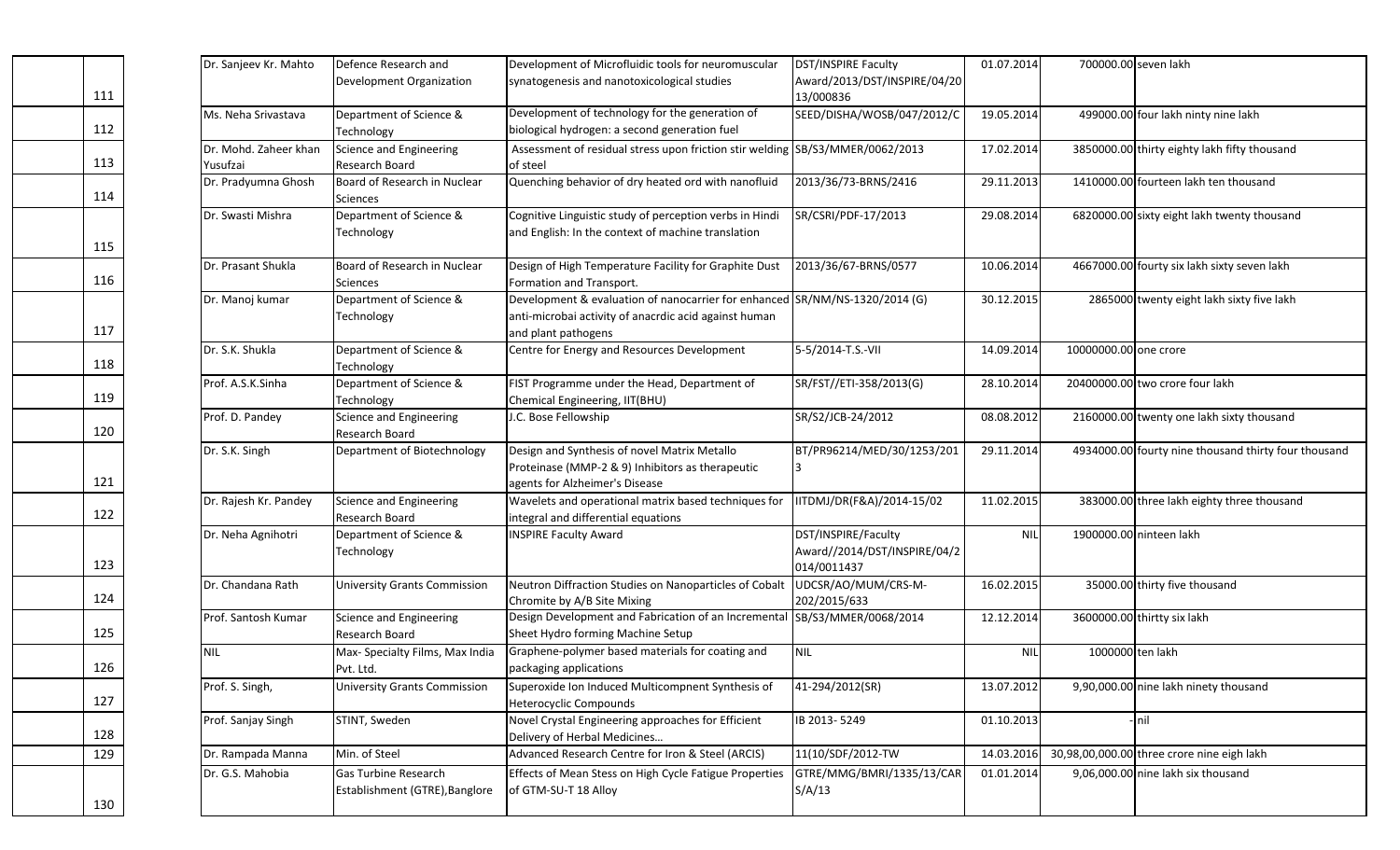| 131 | Dr. Abhishek Srivastava | Board of Research in Nuclear<br>Sciences | Study of MHD Waves and Instabilities in Localised Solar  NII<br>Jet. (As a Co-PI) |                              | 01.02.2014 | 10,00,000.00 ten lakh    |                                                          |
|-----|-------------------------|------------------------------------------|-----------------------------------------------------------------------------------|------------------------------|------------|--------------------------|----------------------------------------------------------|
|     | Dr. Neha Agnihotri      | Department of Science &                  |                                                                                   | DST/INSPIRE Faculty          | 12.01.2015 |                          | 35,00,000.00 thirty five lakh                            |
|     |                         |                                          | Computational Modelling of Novel Materials for                                    |                              |            |                          |                                                          |
|     |                         | Technology                               |                                                                                   | Award/2014/DST/INSPIRE/04/20 |            |                          |                                                          |
| 132 |                         |                                          | Efficient, Robust Organic Solar Photovoltaic Cells                                | 14/001437                    |            |                          |                                                          |
|     | Mr. Pallav Gupta        | Council of Scientific & Industrial       |                                                                                   | NIL                          | <b>NIL</b> |                          | 11,40,000.00 eleven lakh fourty thousand                 |
| 133 |                         | Research                                 | Effect of Processing parameter on the properties                                  |                              |            |                          |                                                          |
|     | <b>NIL</b>              | Defence Research and                     | Development and Optimization of a Innovative wound                                | <b>NIL</b>                   | <b>NIL</b> |                          | 31,80,000.00 thirty one lakh eighty thousand             |
| 134 |                         | Development Organization                 | healing patch                                                                     |                              |            |                          |                                                          |
| 135 | Dr. Sanjay Singh        | <b>University Grants Commission</b>      | Extractivephosphatase.                                                            | F.32-126/0006(SR)            | 08.03.2007 | 0.00 NIL                 |                                                          |
|     | Dr. S.K. Srivastava     | <b>University Grants Commission</b>      | Synthesis and evaluation of some new 1-(4-3-                                      | F.No.37-52/2009(SR)          | <b>NIL</b> | 0.00 NIL                 |                                                          |
|     |                         |                                          | (heteroary 1)-4, 5- dihydro-1 H-pyrazol-5-yl derivatives                          |                              |            |                          |                                                          |
|     |                         |                                          | for anti-depressant, anti-convulsant, analgesic and anti-                         |                              |            |                          |                                                          |
| 136 |                         |                                          | inflammatory activity.                                                            |                              |            |                          |                                                          |
|     |                         |                                          |                                                                                   |                              |            |                          |                                                          |
| 137 | Dr. Pralay Maiti        | <b>University Grants Commission</b>      | Porous Polymeric Materials using Swift Heavy Ions.                                | IUAC/XII.7/UFR-47311/2722    | 13.01.2010 | 0.00 NIL                 |                                                          |
|     | Dr. ShailenDr.a Kumar   | <b>University Grants Commission</b>      | Development of Improved Wood cook stoves for Rural                                | 39-904/2010(SR)              | <b>NIL</b> | 0.00 NIL                 |                                                          |
|     | Shukla                  |                                          | India and some quantification of carbon savings                                   |                              |            |                          |                                                          |
| 138 |                         |                                          |                                                                                   |                              |            |                          |                                                          |
|     | Dr. P.K.Jain            | Department of Science &                  | Design and development of 42Ghz 200 KW Gyrotron.                                  | DST/TSF/GYRO/2005            | 31.03.2006 |                          | 2,44,50,000.00 two crore fourty four lakh fifty thousand |
| 139 |                         | Technology                               |                                                                                   |                              |            |                          |                                                          |
|     | Dr. Om Prakash          | Department of Science &                  | SynthesisITSOFC.                                                                  | SR/S5/NM-13/07/T.C.          | 05.02.2008 |                          | 1,01,000.00 one lakh one thousand                        |
| 140 |                         | Technology                               |                                                                                   |                              |            |                          |                                                          |
|     | Dr. P. K. Singh         | Department of Science &                  | Developmentwater.                                                                 | DST/TDT/WTI/2K/7/23          | 12.08.2008 | 0.00 NIL                 |                                                          |
| 141 |                         | Technology                               |                                                                                   |                              |            |                          |                                                          |
|     | Dr. P.C. Panday         | Department of Science &                  | Development of Photochromic Thin Film of                                          | DST/TSG/PT/2007/61           | 23.06.2009 | 0.00 NIL                 |                                                          |
| 142 |                         |                                          |                                                                                   |                              |            |                          |                                                          |
|     |                         | Technology                               | Bacteriorhodopsin.                                                                |                              |            |                          |                                                          |
| 143 | Dr. J. K. Pandit        | Department of Biotechnology              | MitomycinCCSC.                                                                    | BT/PR12529/NNT/28/021/2009   | 10.11.2010 | 0.00 NIL                 |                                                          |
|     | Dr. Ram Prasad          | Department of Science &                  | Development of PGM-free DPF catalysts for                                         | SR/SB/CE/0063/2010(G)        | 10.11.2016 |                          | 4,00,000 four lakh                                       |
|     |                         | Technology                               | simulaneous control of Nox and diesel soot Emissions.                             |                              |            |                          |                                                          |
| 144 |                         |                                          |                                                                                   |                              |            |                          |                                                          |
|     | Dr. Rajiv Prakash       | Department of Science &                  | Development of DNA based biosensor and application                                | ID/Sensor/137/08             | 08.02.2011 | 30,00,000.00 thirty lakh |                                                          |
|     |                         | Technology                               | for detection of listeria Monocytogenes.                                          |                              |            |                          |                                                          |
| 145 |                         |                                          |                                                                                   |                              |            |                          |                                                          |
|     | Dr. N. K. Prasad        | Department of Science &                  | Developmentbioapplications.                                                       | SR/53/ME/0016/2010©          | 16/09/2011 |                          | 3,50,000.00 three lakh fifty thousand                    |
| 146 |                         | Technology                               |                                                                                   |                              |            |                          |                                                          |
|     | Dr. Sairam              | Department of Biotechnology              | Experimnetal and clinical basis of novel treatment                                | BT/PR3950/MED/97/19/2011     | 02.03.2012 |                          | 4,35,000.00 four lakh thirty five lakh                   |
|     | Krishnamurthy           |                                          | strategy using mitochondrial modulators in neonatal                               |                              |            |                          |                                                          |
| 147 |                         |                                          |                                                                                   |                              |            |                          |                                                          |
|     |                         |                                          | anoxic injury.                                                                    |                              |            |                          |                                                          |
|     | Dr. Vinay Kumar Singh   | Department of Science &                  | To develop Technology for low cost Manufacturing of                               | DST/SSTP/UP/197/2012(G)      | 17.09.2012 | 0.00 NIL                 |                                                          |
|     |                         | Technology                               | a series of Veneering Porcelain powders and Liquid                                |                              |            |                          |                                                          |
|     |                         |                                          | Products for Metal-Ceramic Frame Work used on Mass                                |                              |            |                          |                                                          |
|     |                         |                                          | scale in the dental field of Medical, Especially for Rural                        |                              |            |                          |                                                          |
| 148 |                         |                                          | Area                                                                              |                              |            |                          |                                                          |
|     | Prof. Rajeev Prakash    | Department of Science &                  | DNA based molecular electronics                                                   | BT/PR/5699/MED/32/239/2012   | 15.05.2013 |                          | 27,72,000.00 twenty seven lakh seventy two thousand      |
| 149 |                         | Technology                               |                                                                                   |                              |            |                          |                                                          |

132

133

 $\frac{134}{135}$ 

 $\frac{136}{137}$ 

138

139

140

141

142

144

145

146

147

148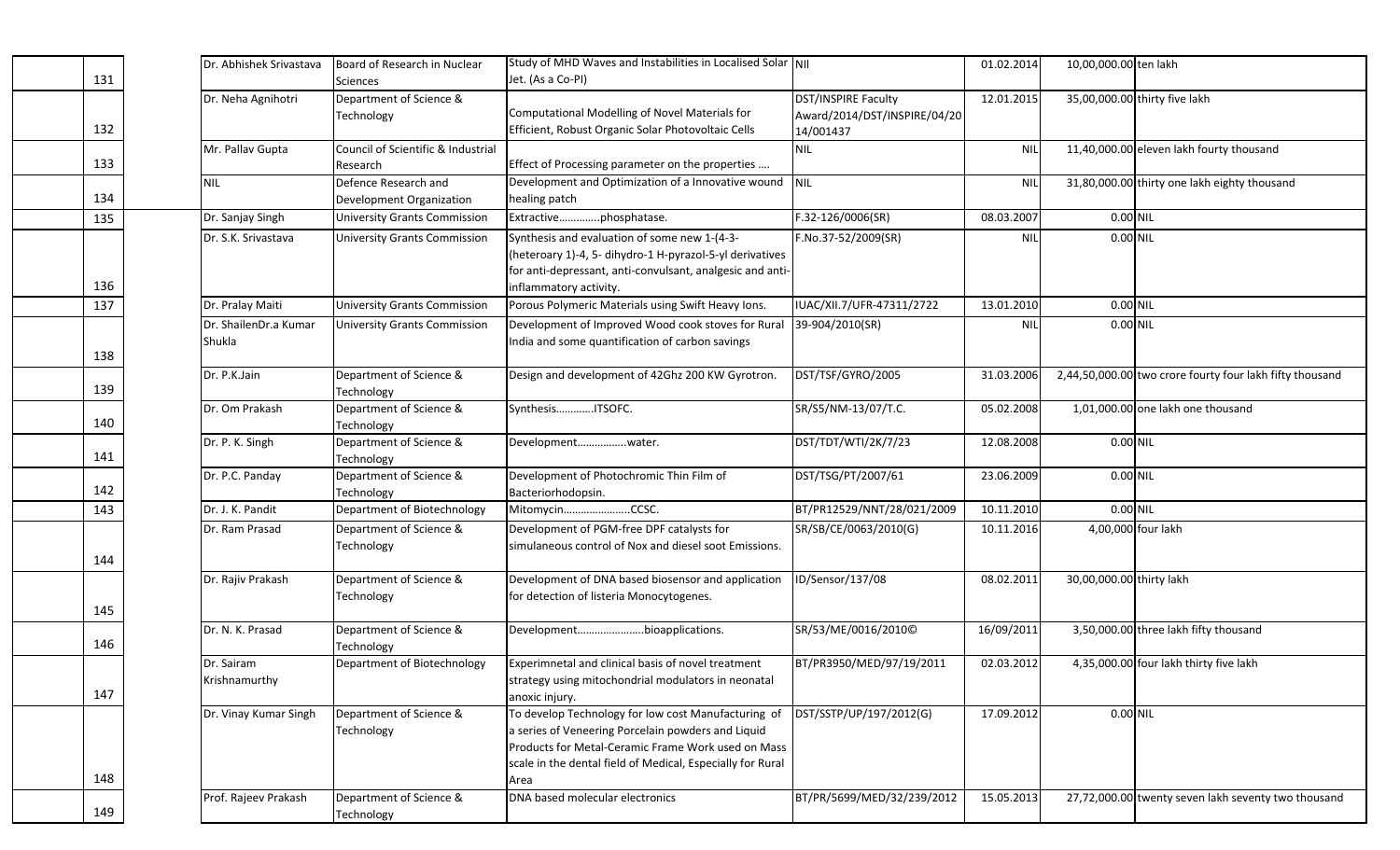| Dr. Akhoury Sudhir<br>Kumar Sinha              | Oil and Natural Gas Corporation                | Large ScaleProduction.                                                                                                                                        | CHT/F/2914                          | 30.11.2011 |                       | 58,000.00 fifty eight thousand                |
|------------------------------------------------|------------------------------------------------|---------------------------------------------------------------------------------------------------------------------------------------------------------------|-------------------------------------|------------|-----------------------|-----------------------------------------------|
| Dr. S. Hemlata                                 | Government of India                            | Standardization of Cryptocoryne spiralis (Retzius)<br>Fisch.ex. Wydler and Aconitum heterophyll Wall                                                          | A.11019/22/2009/VMPB/15             | 06.11.2009 | 0.00 NIL              |                                               |
| Dr. Kalyani Mohanta                            | Council of Scientific & Industrial<br>Research | Fabrication of low cost porous Ceramics with Designed<br>Microstructure using Rice Hask                                                                       | 22/0463/09/EMR-II                   | <b>NIL</b> | 0.00 NIL              |                                               |
| Dr. Sandeep Chatterjee                         | Council of Scientific & Industrial<br>Research | A Systematics investigations on the Transport &<br>Magnetic properties of Liv (Cv1-x Vx): A Change -over<br>from Multiferroic to Heavy fermion metallic State | 03(1142)/09/EMR-II                  | 12.11.2009 | 0.00 NIL              |                                               |
| Dr. Suprakash Gupta                            | Council of Scientific & Industrial<br>Research | Development of a methodology for human error<br>classification analysis reduction to improve safety and<br>productivity for underground Coal Mines.           | 22(0540/10/EMR-II                   | 28.12.2010 |                       | 1,94,000.00 one lakh ninety four thousand     |
| Prof. Vakil Singh                              | Department of Atomic Energy                    | Evaluation of cyclic deformation behaviour of<br>structural materials materials for advance nuclear<br>reactor applications                                   | 2009/37/55/BRNS/3298                | 04.03.2010 | 0.00 NIL              |                                               |
| Dr. Dhananjai Pandey                           | Department of Atomic Energy                    | Low Temperature magnetic transitions in disorders<br>BiFeO3.                                                                                                  | CSR-I/CRS-60/541                    | 13.07.2011 |                       | 3,77,000.00 three lakh seventy seven thousand |
| Dr. Saroja Kanta Panda                         | Department of Atomic Energy                    | Study of Weibull stastical design criterion for nuclear<br>graphite components.                                                                               | 2011/36/62-BRNS2662                 | 03.02.2012 | 0.00 NIL              |                                               |
| Dr. A.P. Harsha                                | Department of Atomic Energy                    | Development of Tribological Test Method to Measure<br>Galling Resistance for Varous Metal Pairs under Dry,<br>Lubricated and Water Lubricated Environment.    | 2012/36/06-BRNS                     | 25.07.2012 |                       | 2,47,000.00 two lakh fourty seven thousand    |
| Dr. DHANESH TIWARY                             | Department of Atomic Energy                    | Development of some organo functionalized<br>mesoporous silica adsorbents for removal of<br>radionuclides from aqueous waste                                  | 2012/36/20/BRNS/1587                | 01.10.2012 | 0.00 NIL              |                                               |
| Dr. Abha Mishra                                | Ministry of Defence                            | Poly Lysine Production and its application for targeted<br>Drug Delivery.                                                                                     | ERIP/ER/0902146/M/01/1177           | 06.10.2009 |                       | 1,30,000.00 one lakh thirty thousand          |
| Dr. Parthasarathi<br>Chakrabarti               | Ministry of Defence                            | Establishment of New National ME MS Design Centres.                                                                                                           | ADA:FIN:NP-MASS: Fund-R/2010-<br>11 | 15.06.2010 | 0.00 NIL              |                                               |
| Dr. SHAIL UPADHYAY                             | Ministry of Defence                            | Synthesis and Characterization of Nanosized Powders<br>of BaTi1-xSnxO3 for Multifunctional Applications.                                                      | ERIP/ER/1000387/M/01/1418           | 04.05.2012 | 0.00 NIL              |                                               |
| Dr. S. N. Updhyaye/Sri<br>R.S. Singh           | Indian Space Research<br>Organization          | Investigations of Atmospheric Aerosols from Varanasi<br>from Varanasi in the Indo-Gangetic Plane                                                              | SPL:GBP:ARFI:03                     | 12.12.2007 | 5,00,000.00 five lakh |                                               |
| Dr. Keshava Prasad Singh Indian Space Research | Organization (Space)                           | Study of Plasma Waves aurora and ion composition on<br>planets and their Satellites.                                                                          | PRL/Accts/PB                        | 22.03.2011 |                       | 4,82,000.00 four lakh eighty two thousand     |
| Dr. Dananjai Pandey                            | Digital Imaging Technician (DIT)               | Development of optically active polymers for Data<br>storage application                                                                                      | 1(2)/2007-M&C/T.C.                  | 21.03.2007 |                       | 1,35,000.00 one lakh thirty five thousand     |
| Dr. R. K. Pandey                               | (CPRI), Bangalore                              | Central Power Research Institute Stabilization of AC/DC Network with unified power flow 3/1/R&R/RSOP/07<br>controller.                                        |                                     | 18.07.2007 | 0.00 NIL              |                                               |
| Dr. A. K. Verma                                | Department of Science &<br>Technology          | Development of soft computing model of forecast the SR/FTP/ETA-31/08<br>capacity of longwall powered support for indian geo-<br>mining condition.             |                                     | 07.10.2008 | 0.00 NIL              |                                               |

151

152

153

154

155

156

157

158

159

160

161

162

163

164

165

166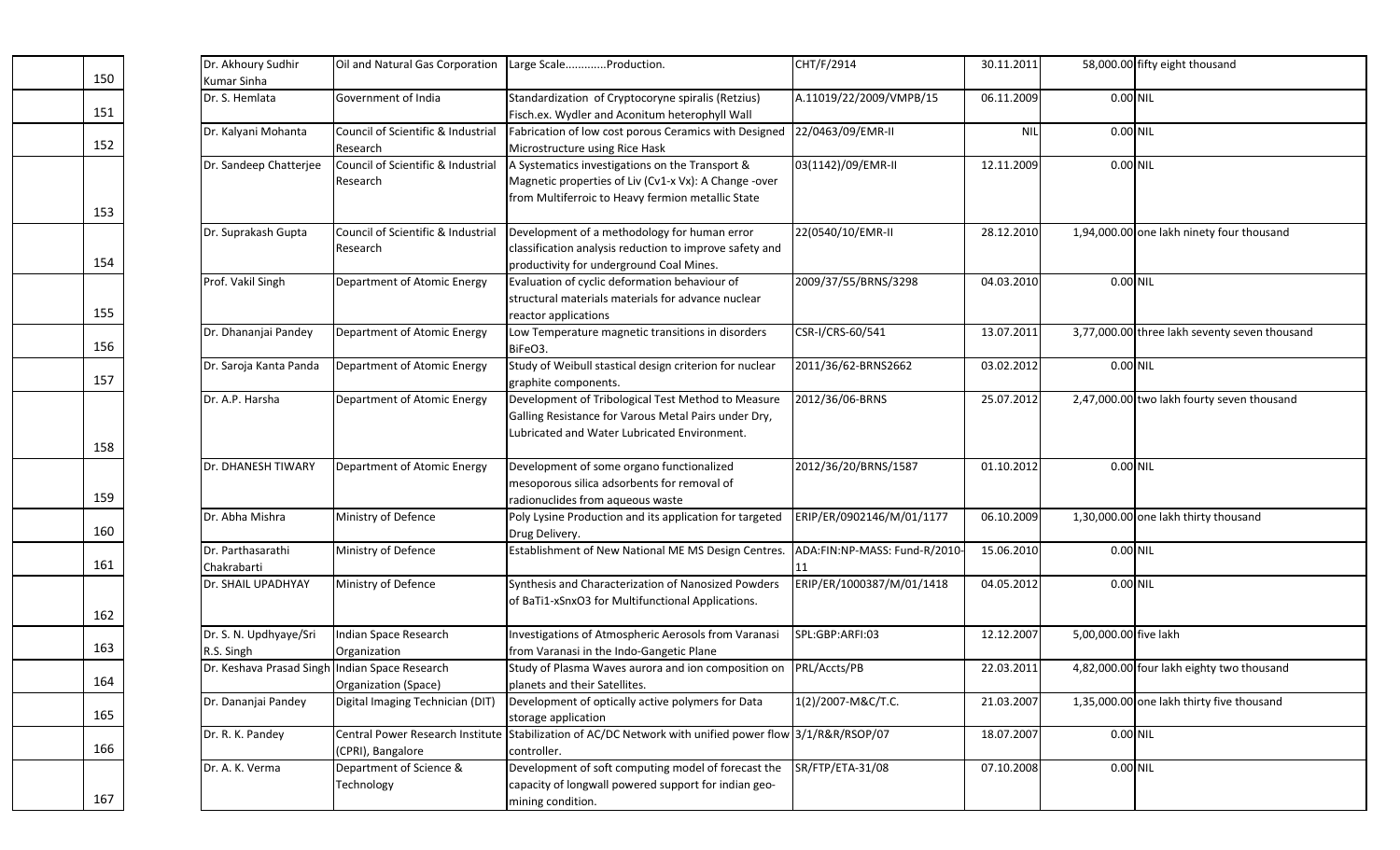|       | Dr. NILanjan Malik       | Department of Science &          | Development of piezoelectric fiber reinforced                            | SR/FTP/ETA-086/2009         | 25/02/2010 | $0.00$ NIL             |                                                    |
|-------|--------------------------|----------------------------------|--------------------------------------------------------------------------|-----------------------------|------------|------------------------|----------------------------------------------------|
|       |                          | Technology                       | composite as actuators and sensors for vibration                         |                             |            |                        |                                                    |
|       |                          |                                  | damping of structures.                                                   |                             |            |                        |                                                    |
|       | Dr. Prabhakar Singh      | Department of Science &          | Preparation and characterization of Alkaline Earth Co-                   | SR/FTP/ETA.0005/2010        | 30.08.2010 | 0.00 NIL               |                                                    |
|       |                          | Technology                       | doped Lanthanum Gallate for Intermediate                                 |                             |            |                        |                                                    |
|       |                          |                                  |                                                                          |                             |            |                        |                                                    |
|       |                          |                                  | Temperature Solid Oxide Fuel Cell Eelectrolyte                           |                             |            |                        |                                                    |
|       |                          |                                  | materials.                                                               |                             |            |                        |                                                    |
|       | Dr. Meghansu Vashista    | Department of Science &          | AssessmentNoise Analysis.                                                | SR/FTP/ETA-0025/2010        | 22.09.2010 |                        | 2,75,000.00 two lakh seventy five thousand         |
|       |                          | Technology(Science and           |                                                                          |                             |            |                        |                                                    |
|       |                          | Engineering Research Board)      |                                                                          |                             |            |                        |                                                    |
|       | Dr. G.D. Ransinchung     | Department of Science &          | Influence of Moisture states of Recycled Aggregates                      | SR/FTP/ETA-43/2010          | 29.09.2010 | 0.00 NIL               |                                                    |
|       | R.N.                     | Technology (Science and          | for use in Pavement Quality Concrete (PQC).                              |                             |            |                        |                                                    |
|       |                          |                                  |                                                                          |                             |            |                        |                                                    |
|       |                          | Engineering Research Board)      |                                                                          |                             |            |                        |                                                    |
|       | Dr. Chandana Rath        | Department of Science &          | Size dependent electric, magnetic and magnelectric                       | SR/FTP/PS-70/2009(G)        | 06.07.2011 |                        | 4,40,000.00 four lakh fourty thousand              |
|       |                          | Technology                       | coupling behaviour in chromite Spinels.                                  |                             |            |                        |                                                    |
|       |                          |                                  |                                                                          |                             |            |                        |                                                    |
|       | Dr. P.C. Panday          | Department of Science &          | Analysis and applications of different quasi-periodic                    | SR/FTP/PS-24/2009(G)        | 06.07.2011 | 3,00,000.00 three lakh |                                                    |
|       |                          | Technology                       | photonic band gap structures of different materials and                  |                             |            |                        |                                                    |
|       |                          |                                  | grading profiles.                                                        |                             |            |                        |                                                    |
|       | Dr. S. K.                | Ministry of Communication &      | Special manpower Development Program in VLSI                             | 21(1)/2005-VCND-IPHW/Pt-III | 21.03.2012 |                        | 3,000.00 three thousand                            |
|       |                          |                                  |                                                                          |                             |            |                        |                                                    |
| 2013- | Balasubramaniam          | Information Tech. (MCIT)         | Design & Related Software software(SMDP-II).                             |                             |            |                        |                                                    |
|       | Dr. Pradeep Srivastava & | TIFAC Department of Science &    | Agreement of TREMAP of TIFAC                                             | 10-2-Accts/2013-14          | 08.04.2013 |                        | 1,99,000.00 one lakh ninety nine thousand          |
| 14    | Dr. P.K. Mishra          | Technology                       |                                                                          |                             |            |                        |                                                    |
|       |                          |                                  |                                                                          |                             |            |                        |                                                    |
|       | Dr. Prabhat Kr. Singh &  | Indian Institute of Technology,  | EQP part of GRBMP at IT(BHU)                                             | F&A/R&D-IITK/2010-11/7392   | 28.03.2011 | 10,00,000.00 ten lakh  |                                                    |
|       | Dr. S.K. Gupta           | Kanpur                           |                                                                          |                             |            |                        |                                                    |
|       | Dr. Rajeev Prakash       | Department of Science &          | Development of Azidothy midine (Anti HIV Drug) and                       | DST/TSG/PT/2009/104         | 22.07.2009 |                        | 36,87,000.00 thirty six lakh eighty seven thousand |
|       |                          | Technology                       | its electrodes.                                                          |                             |            |                        |                                                    |
|       | Dr. DevenDr.a Kumar      | The Institute of Engineers,      | Characterization of Doped Iron-Alumina                                   | R.6/2/DR/12-13              | 20.07.2012 | 0.00 NIL               |                                                    |
|       |                          | Kolkata                          | Nanostructured Metal Matrix Composites(MMC).                             |                             |            |                        |                                                    |
|       |                          |                                  |                                                                          |                             |            |                        |                                                    |
|       | Dr. Sairam               | <b>Disto Pharmaceuticals</b>     | Design Synthesis and In vitro Anticancer Evaluation of                   | CST/D/1696                  | 19.09.2012 | 0.00 NIL               |                                                    |
|       | Krishnamurthy            |                                  | some Novel Curcumin Analogs.                                             |                             |            |                        |                                                    |
|       | Prof. A.K. Singh         | Defence Research and             | Development of Ferroelectric and rare earth manganite DLT/CT/P-326(STEP) |                             | 17.05.2012 |                        | 5,57,000.00 five lakh fifty seven lakh             |
|       |                          | Development Organization         | based radar absorbing materials for stealth application                  |                             |            |                        |                                                    |
|       |                          |                                  |                                                                          |                             |            |                        |                                                    |
|       | Dr. ShailenDr.a Kumar    | Council of Science & Technology  | Development and Dissemination of low carbon                              | CST/D/1696                  | 19.09.2012 |                        | 3,66,000.00 three lakh sixty six lakh              |
|       | Shukla                   | Lucknow.                         | Technologies and Energy conservation Techniquest for                     |                             |            |                        |                                                    |
|       |                          |                                  | Rural and Urbancommunities.                                              |                             |            |                        |                                                    |
|       | Dr. Rajiv Prakash        | Nalco India Ltd.                 | Development of Metals Ions (Cu, Zn, Ni) Sensors based NIL                |                             | 24.12.2012 | 10,00,000.00 ten lakh  |                                                    |
|       |                          |                                  | on Electrochemical Techniques                                            |                             |            |                        |                                                    |
|       |                          |                                  | Synthesis of Ni-Zn, Co-2n and Ni-Co-Zn Ferrites and                      |                             |            |                        |                                                    |
|       | Dr. Chandan Upadhyay     | Defence Laboratory, Jodhpur      |                                                                          | DLJ/TC/1025/I               | 11.06.08   | 0.00 NIL               |                                                    |
|       |                          |                                  | studies effect of shape size and composition of their                    |                             |            |                        |                                                    |
|       |                          |                                  | MW properties.                                                           |                             |            |                        |                                                    |
|       | Dr. S. P. Singh          | Central Power Research Institute | Improved operation of distribution Networks                              | 3/3/R&D/Grants/2012         | 18.04.2012 | 0.00 NIL               |                                                    |
|       |                          | (CPRI), Bangalore                | incorporating Load Models                                                |                             |            |                        |                                                    |

169

170

171

172

173

174

175

176

177

178

179

180

181

182

183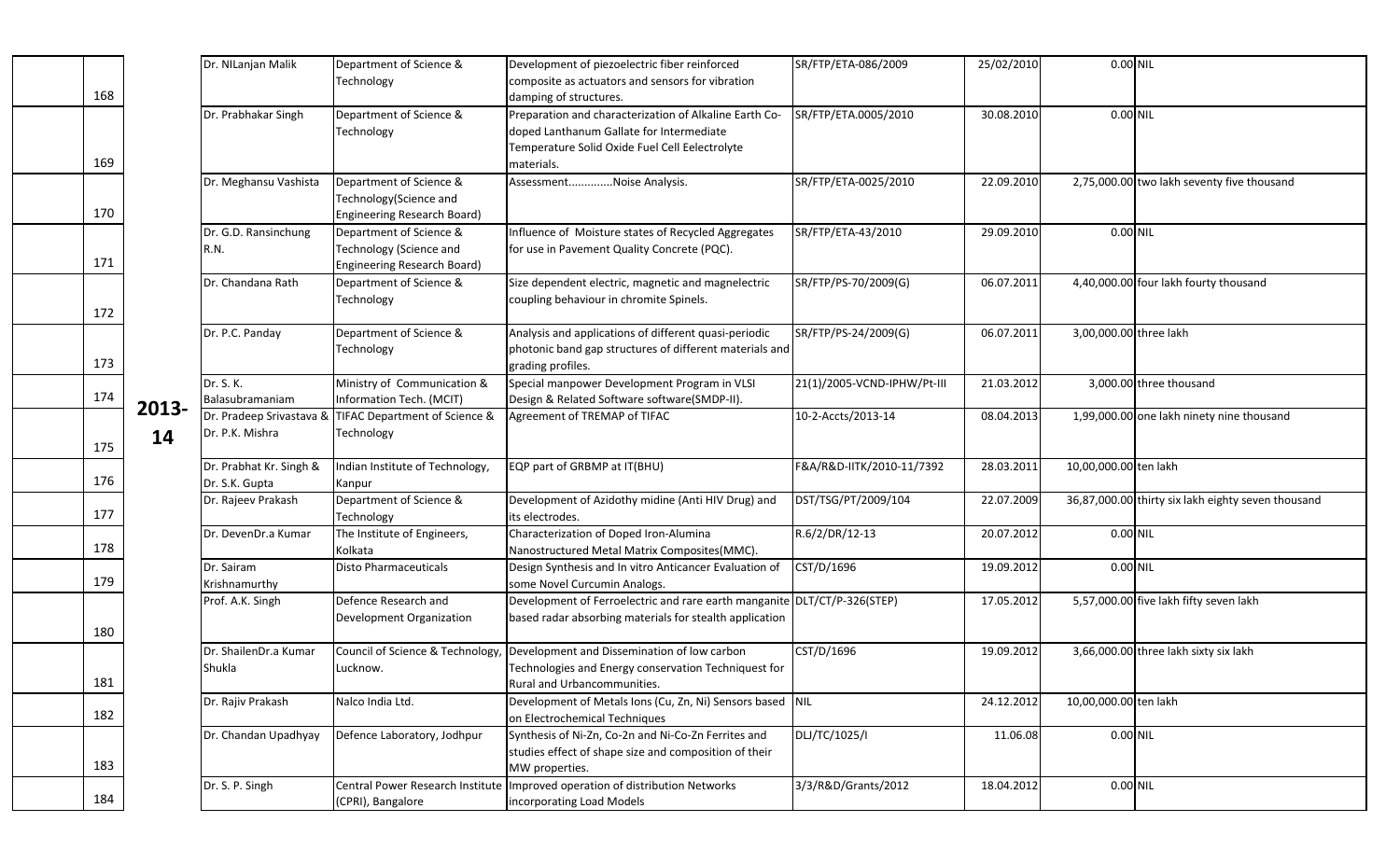|     | Dr. Vikas Kumar        | Willmar Schwabe                    | Anxiolytic Activity of Silexan and neuropharmacological NIL                  |                             | 15.02.2011 |                    | 8,19,000.00 eight lakh nineteen thousand          |
|-----|------------------------|------------------------------------|------------------------------------------------------------------------------|-----------------------------|------------|--------------------|---------------------------------------------------|
| 185 |                        | Pharmaceutical, Germany            | characterization of WS-1375.                                                 |                             |            |                    |                                                   |
|     | Dr. Arnab Sarkar       | Department of Atomic Energy        | Study on wind climarolory on slender structures using                        | 2012/36/65-BRNS             | 11.03.2013 | 0.00 NIL           |                                                   |
|     |                        |                                    | weibull and generalized extreme value distriburion.                          |                             |            |                    |                                                   |
| 186 |                        |                                    |                                                                              |                             |            |                    |                                                   |
|     | Dr. Subir Das          | Board of Reseach in Nuclear        | Fractional Calculus approached for Two Dimensional                           | 2013/36/48-BRNS/2483        | 05.12.2013 |                    | 1116000.00 eleven lakh sixteen thousand           |
|     |                        | Science                            | Ground Water Contamination in Unsaturated Porous                             |                             |            |                    |                                                   |
| 187 |                        |                                    | Media                                                                        |                             |            |                    |                                                   |
|     | Dr. Bratindranath      | Department of Science &            | <b>DST-INSPIRE Fellow</b>                                                    | DST/INSPIRE Faculty         | 04.10.2013 |                    | 1900000.00 nineteen lakh                          |
| 188 | Mukherjee              | Technology                         |                                                                              | Award/2012                  |            |                    |                                                   |
|     | Prof. Vakil Singh      | Defence Research and               | Effect of Mean Stress on High Cycle Fatigue (HCF)                            | GTRE/MMG/BMRI/1335/13/CAR   | 01.01.2014 |                    | 520000.00 five lakh twenty thousand               |
| 189 |                        | Development Organization           | Properties of GTM-SU-718 Alloy                                               | S/A/3                       |            |                    |                                                   |
|     | Prof. Devender Kumar   | Council of Scientific & Industrial | Exploring the Effect of Processing Parameters on the                         | 22(0616)/13/EMR-II          | 26.02.2013 |                    | 1364000.00 thriteen lakh sixty four thousand      |
|     |                        | Research                           | Corrosion Behavior of Iron-Alumina/Zirconia Metal                            |                             |            |                    |                                                   |
| 190 |                        |                                    | Matrix Nanocomposites (MMNC)                                                 |                             |            |                    |                                                   |
|     | Dr. Pradeep Srivastava | Defence Research and               | Development and evaluation of an innovative poly                             | DLS/RD-81/48222/LSRB-275    | 16.01.2014 |                    | 2363000.00 twenty three lakh sixty three thousand |
| 191 |                        | Development Organization           | herbal Bi layer wound dressing material                                      |                             |            |                    |                                                   |
|     | Prof. P.K. Jain        | Defence Research and               | Analysis, Design and Simulation of an S Band MILO                            | ERIP/ER/1203045/M/01/1469   | 30.05.2013 |                    | 2141000.00 twenty one lakh fourty one thousand    |
| 192 |                        | Development Organization           |                                                                              |                             |            |                    |                                                   |
|     | Prof. P.K. Mishra      | Department of Science &            | Complete Technology of Enzymatic Extraction of                               | SP/RD/086/2006              | 18.02.2008 |                    | 4800000.00 fourty eight lakh                      |
| 193 |                        | Technology                         | <b>Natural Dyes</b>                                                          |                             |            |                    |                                                   |
|     | Dr. Rajeev Kumar Singh | Science and Engineering            | A Versatile Bidirectional Optional Battery Charger                           | SB/S3/EECE/0121/2-13        | 02.09.2013 |                    | 1543000.00 fifteen lakh fourty three lakh         |
| 194 |                        | Research Board                     |                                                                              |                             |            |                    |                                                   |
|     | Dr. Santosh Kr. Singh  | Science and Engineering            | Design, Development and Performance Analysis of                              | SR/FTP/ETA-38/2012          | 16.08.2013 |                    | 1962000.00 nineteen lakh sixty two lakh           |
| 195 |                        | Research Board                     | Silicon Carbide Converter for Aerospace Application                          |                             |            |                    |                                                   |
|     | Dr. Hiralal Pramanik   | Science and Engineering            | Development of Air Breathing Microfluidic Fuel Cell for                      | SB/FTP/ETA-373/2012         | 04.06.2013 |                    | 1795000.00 seventeen lakh ninety five thousand    |
|     |                        | Research Board                     | the Direct Use of Ethanol as fuel for Power Generation                       |                             |            |                    |                                                   |
| 196 |                        |                                    |                                                                              |                             |            |                    |                                                   |
| 197 | Prof. S.N. Upadhyay    | Department of Atomic Energy        | DAE-Raja Ramanna Fellow                                                      | 10/10/2013/RRF-R&D-II/10765 | 10.10.2013 | 600000.00 six lakh |                                                   |
|     | Dr. S.K. Singh         | Department of Science &            | DST/INSPIRE Faculty Award (IFA-12-PH-21)                                     | DST/INSPIRE Faculty         | 26.02.2013 |                    | 1900000.00 nineteen lakh                          |
| 198 |                        | Technology                         |                                                                              | Award/2012                  |            |                    |                                                   |
|     | Shri Sunil Kr. Mishra  | Department of Science &            | IFA-12-Ph-22 DST/INSPIRE FACULTY Award/2012                                  | DST/INSPIRE Faculty         | 26.12.2014 |                    | 1900000.00 nineteen lakh                          |
| 199 |                        | Technology                         | <b>INPIRE FACULTY AWARD</b>                                                  | Award/2014/PH-22            |            |                    |                                                   |
|     | Prof. Prabhakar Singh  | Defence Research and               | Development of new Electrolyte materials with                                | DNRD/05/4003/NRB/293        | 11.08.2014 |                    | 1651000.00 sixteen lakh fifty one lakh            |
|     |                        | Development Organization           | optimized electrical/ionic/conductivity for Solid Oxide                      |                             |            |                    |                                                   |
| 200 |                        |                                    | <b>Fuel Cells</b>                                                            |                             |            |                    |                                                   |
|     | Dr. Sandip Chatterjee  | Board of Reseach in Nuclear        | A Systematic Study on the Correlation Between                                | 2013/37P/43/BRNS/1905       | 12.10.2013 |                    | 1630000.00 sixteen lakh thirty thousand           |
|     |                        | Science                            | Structural, Magnetic and Electrical Properties of                            |                             |            |                    |                                                   |
|     |                        |                                    | Multiferroric Cd1-xAxV2O4 and Bi (Mn1-xAx)o3                                 |                             |            |                    |                                                   |
| 201 |                        |                                    | [A=Fe,Co,Ni]                                                                 |                             |            |                    |                                                   |
|     | Prof. Prabhakar Singh  | Council of Scientific & Industrial | Dynamic of Ions in Tellurite Glasses of Variable                             | 03(1300)/13/EMR-II          | 04.10.2013 |                    | 555000.00 five lakh fifty five thousand           |
| 202 |                        | Research                           | Composition                                                                  |                             |            |                    |                                                   |
|     | Prof. Sandeep Kr.      |                                    | Bhabha Atomic Research Centre Study of Tool Wear in Diamond Turn Mechining & | BARC/Accts/Works/MoU/347/2  | 29.04.2013 |                    | 1202000.00 twelve lakh two thousand               |
| 203 |                        |                                    | <b>Micro Machining Process</b>                                               | 013/436                     |            |                    |                                                   |
|     |                        |                                    |                                                                              |                             |            |                    |                                                   |

186

187

188

189

190

191

192

193

194

195

196

198

199

200

201

202